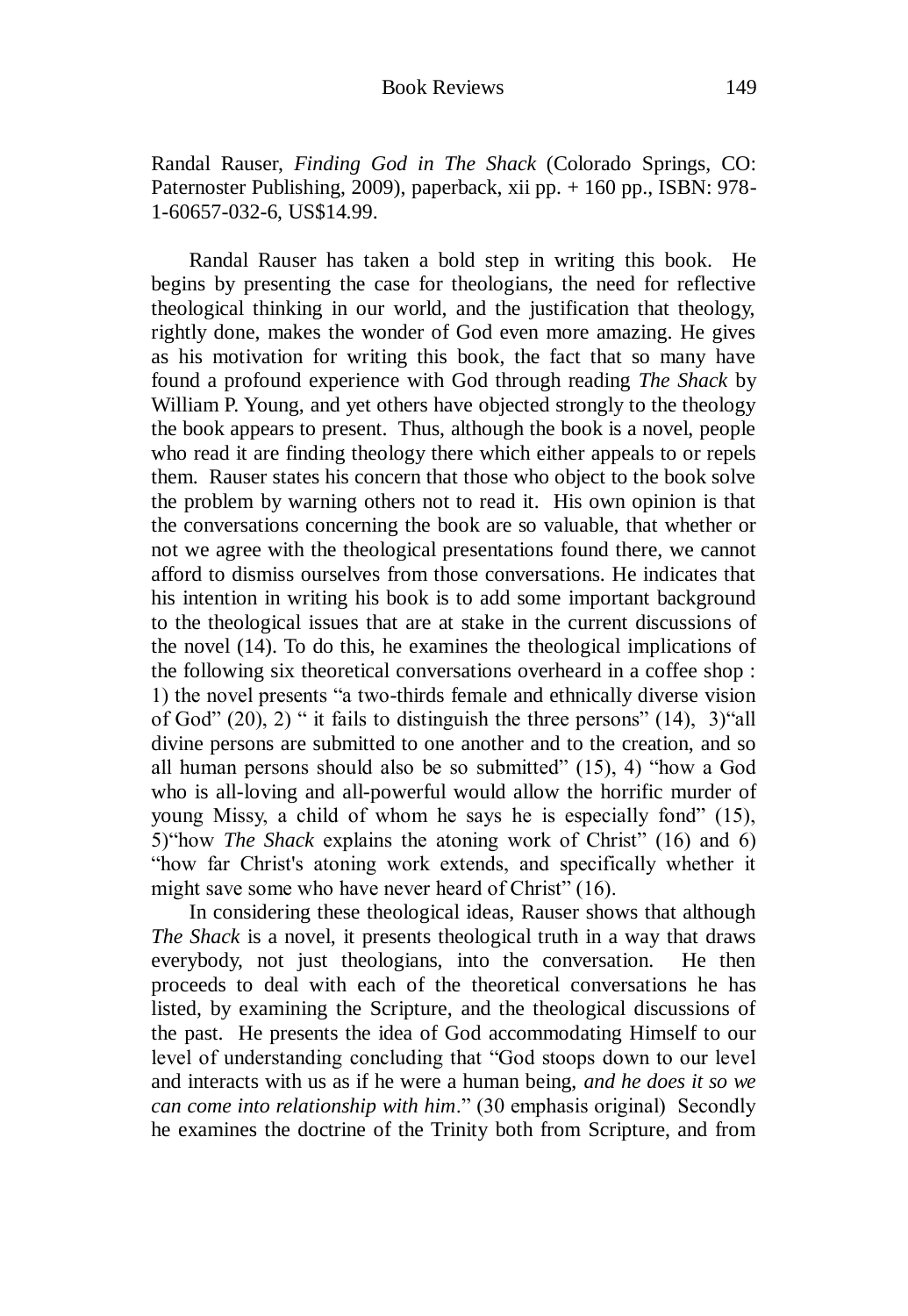what appears in *The Shack* and comes to the conclusion that "the book opts for mystery rather than modalism" (53) and that "the tension between one and three that exists in *The Shack* is a sign of good biblical theology" (54). In relation to the question of the subordination in the Godhead, Rauser gives the reader pause for some serious thinking about how we relate to God in our every day lives, and even in our churches. While admitting that the image of God presented in The Shack could be freeing for those who have experienced abuse, for others who are already "dangerously over-familiar" with God it may reinforce their misconception of God's holiness and awesomeness (73). He also closely examines the whole range of biblical texts relating to authority and submission in the Godhead and comes to the conclusion, that if we exercised true servant leadership in all our areas of responsibility "we might find ourselves moving beyond the authority/submission debate altogether" (91). The fourth question Rauser approaches is the question of human suffering and the problem of evil. In examining *The Shack*'s answer to this problem he shows that the book equally rejects the Calvinist's and the Open Theist's view of free will, and instead adopts "[t]he idea that free will is a greater good" (109). However, it does not espouse the idea that God is just make use of His creatures for his own glory, and instead indicates that although God will not necessarily explain the purpose for all of our suffering, if we will walk with Him in faith, he "will ultimately redeem each terrible event within an emerging picture of beauty in which there will no longer be mourning, crying or pain" (122-3). Having struggled with this most difficult of questions, Rauser goes on to consider the purpose of Christ's suffering. He notes that while *The Shack* indicates the need for salvation from sin, and the effectiveness of the atonement for this purpose, it appears to avoid the subject of salvation from God's wrath, which is not only an Old Testament image, but appears clearly in the New Testament – particularly in the book of Revelation (134-40). Finally on the subject of the extent of the atonement, he admits that "the book is not as concerned with delimiting the precise extent of the potential application of Christ's atonement as affirming that the atonement is the single means to reconciliation with God" (143).

Having considered these six questions raised at the beginning of the book as examples of the objections people have raised to the theology of *The Shack*, Rauser finishes by considering the view of creation that is presented in the book, and concludes that while it presents a "vision of a renewed and restored creation" (156) which is biblically sound, it falls short of a truly biblical view of the redemption of creation by